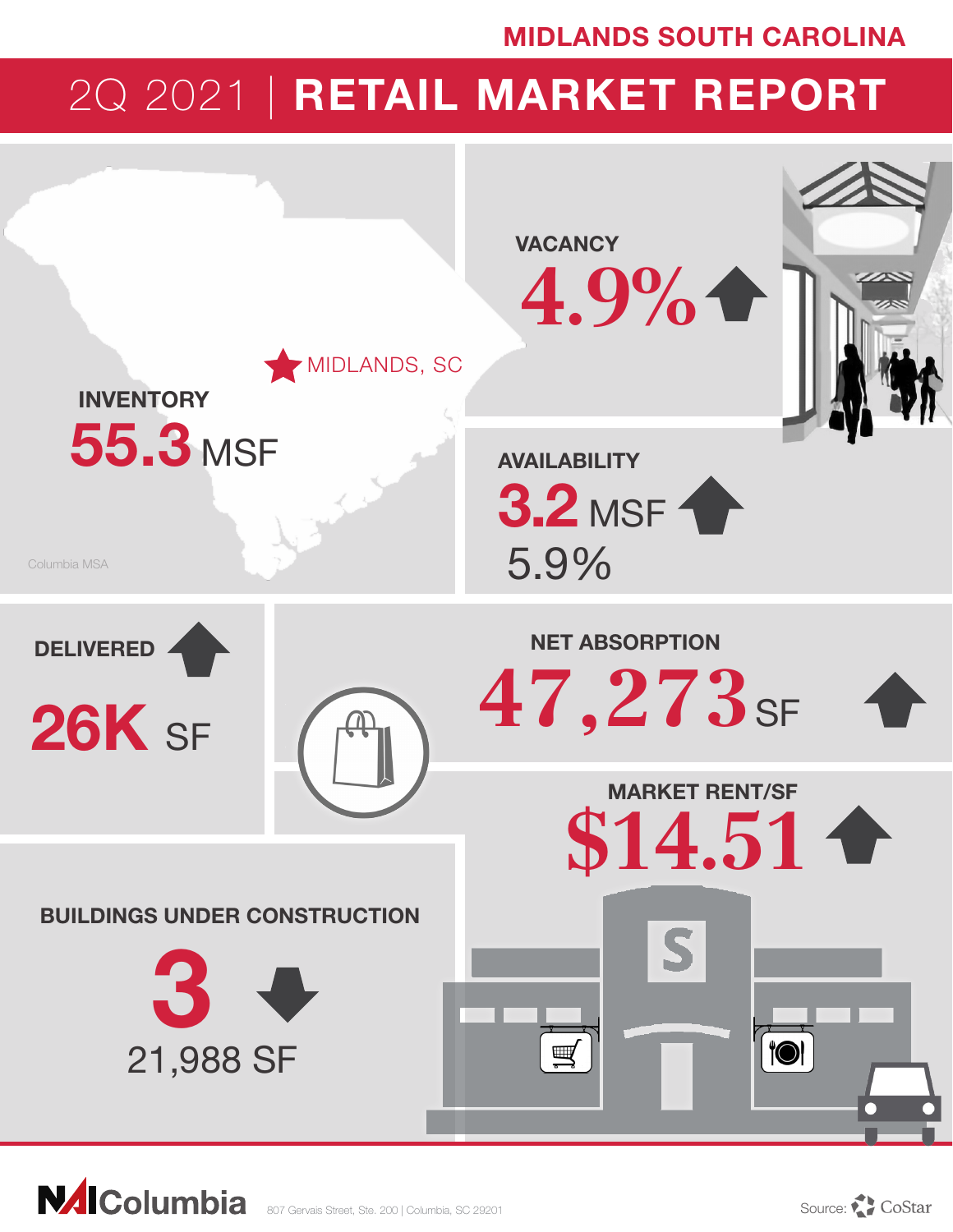# 2Q 2021 | RETAIL MARKET REPORT





### MIDLANDS MARKET REVIEW NOTABLE Q2 TRANSACTIONS

Vacancies have compressed to historical lows thanks to strong demand and a slowdown in new construction. In fact, net absorption has outpaced new supply nearly every year in recent years. At roughly 4.9%, vacancies are comfortably below Columbia's long-term average.

This trend falls in line with what has been observed nationally, as developers have grown increasingly wary of spec retail due to uncertainty associated with brick-and-mortar space. The bulk of new construction has been in high-buying-power areas, including the Lexington, St. Andrews, and Northeast Columbia submarkets. These areas have also been posting some of the best rent growth, though increases have slowed in recent quarters.

Retailers and employers here benefit from a businessfriendly environment. In fact, South Carolina has the Southeast's lowest corporate income tax rate at 5%, and the cost of living remains well below the national average. In recent years, large corporations including Aflac, Verizon, Amazon, and JUUL have expanded in the market and added nearly 4,000 jobs altogether. The University of South Carolina is also located here and is home to over 30,000 students.

MIDLANDS SC DEMOGRAPHICS

Source: CoStar



LEASE

Ben Kelly, CCIM, Patrick Chambers and Jack Springs leased a 3,437 SF restaurant space to Chipotle at 451 Killian Road, Columbia, South Carolina





#### **LEASE**

Patrick Palmer, CCIM and Bobby Balboni leased a 1,602 SF retail suite to Woof Gang Bakery located in the Chapin Crossing shopping center at 1221 Chapin Road in Chapin South Carolina



#### **LEASE**

Patrick Palmer, CCIM and Bobby Balboni leased a 4,300 SF restaurant suite in Town Center I within the Village at Sandhill